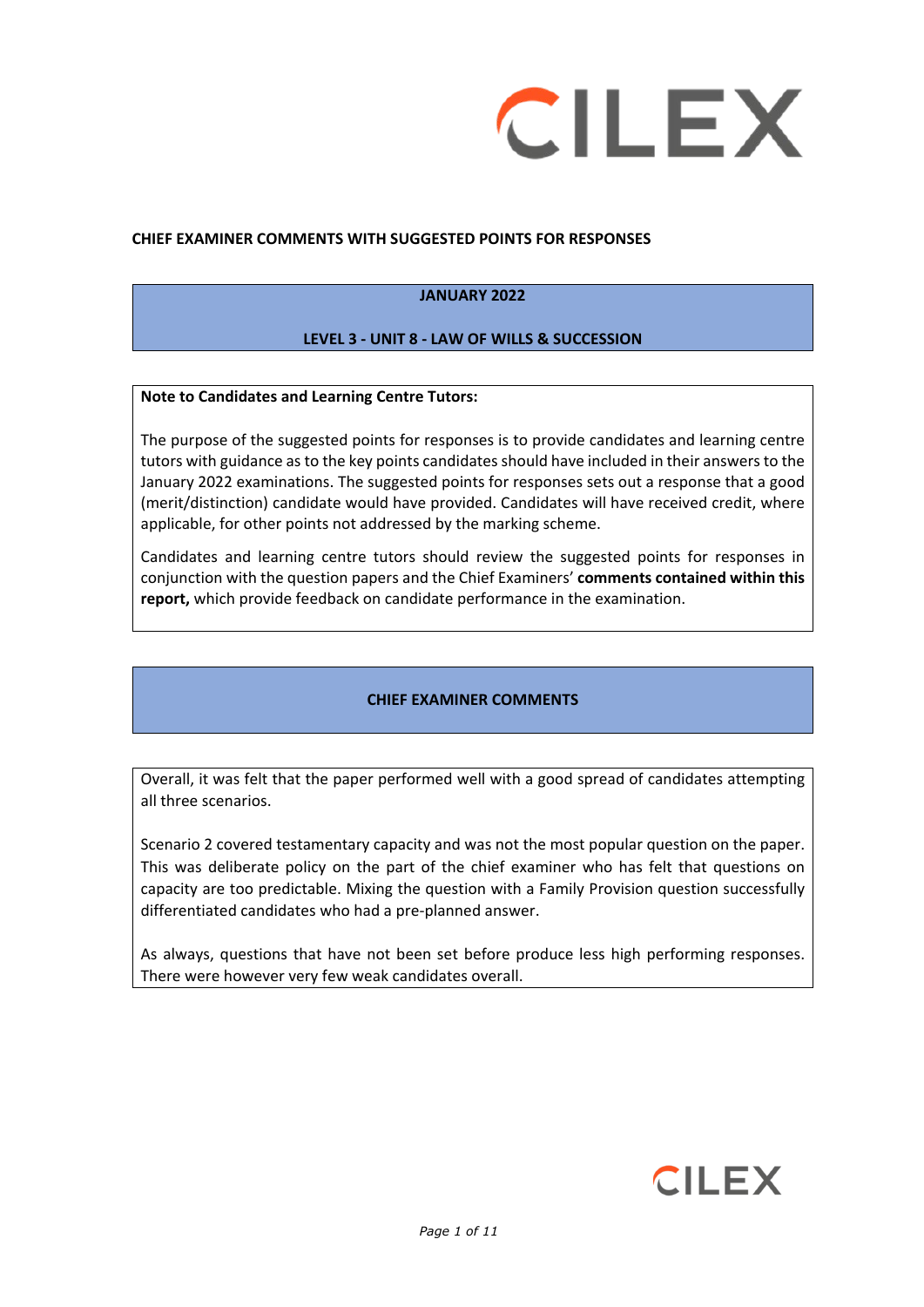# **CANDIDATE PERFORMANCE FOR EACH QUESTION**

## **Section A**

# **Question 1**

Well-answered, as expected.

# **Question 2**

A fair response.

# **Question 3**

A handful of candidates incorrectly stated that the maximum number of executors was 2 instead of 4.

### **Question 4**

Some confusion here between ademption and abatement.

### **Question 5**

The effects of marriage on a Will were known by the majority.

### **Question 6**

A few candidates omitted to mention that Arthur's parents were the first category of persons entitled to inherit.

# **Question 7**

The common weakness here was to confuse section 31 TA 1925 with section 32 TA 1925 and fail to specify that section 31 relates to income.

### **Question 8**

This question earned maximum marks for the majority.

### **Question 9**

Candidates may have scored more highly on this question had they given a relevant example of when an affidavit of due execution would be needed e.g., if the testator's signature is erratic.

# **Question 10**

Some candidates lost a mark here for omitting to say that the six months applies from the date when the grant of probate or letters of administration is extracted.

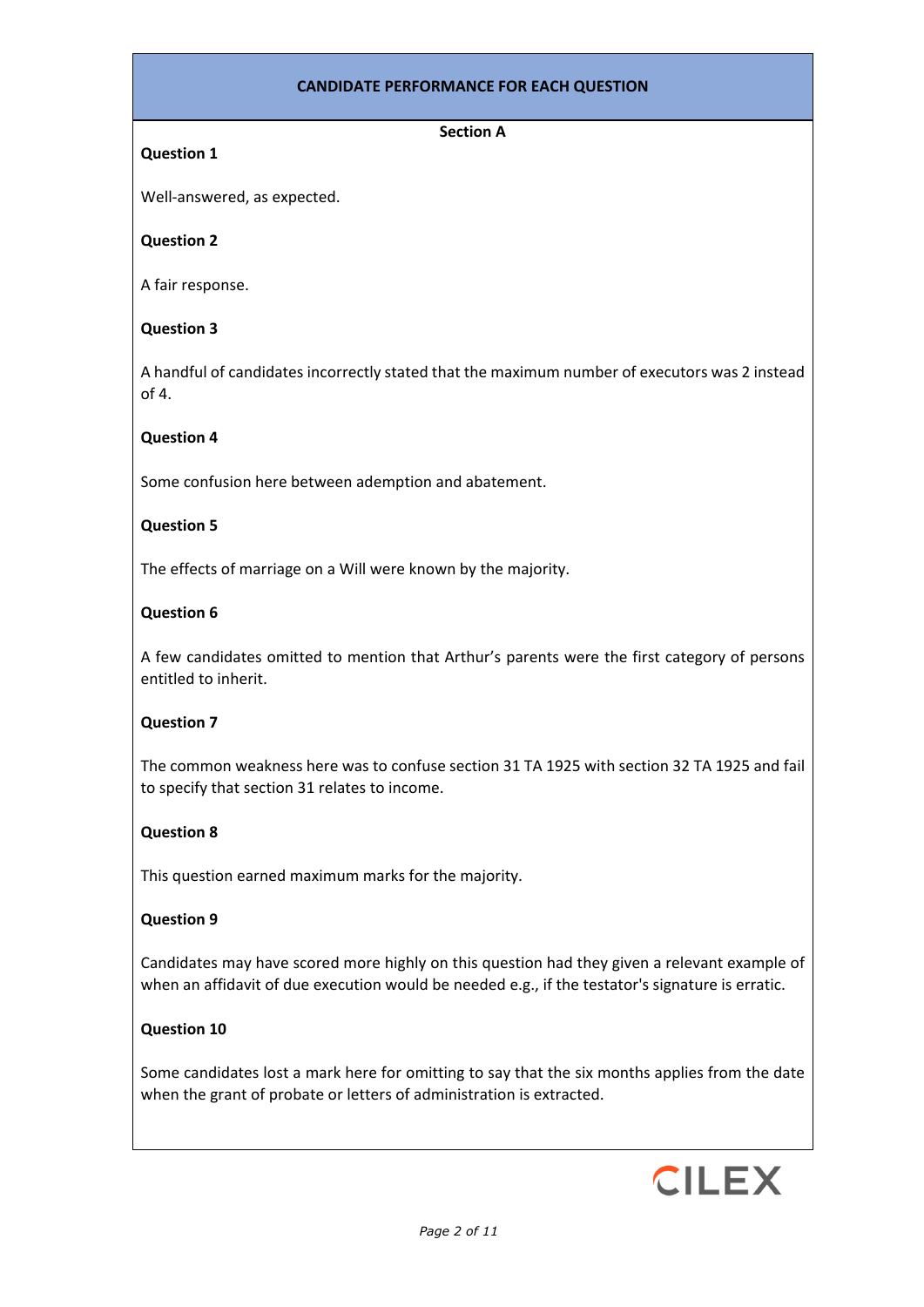### **Section B**

# **Scenario 1**

# **Question 1(a)**

Here most candidates knew that the Will was automatically revoked by marriage. Stronger candidates used the word "automatically".

# **(b)**

Again, some excellent answers with the better prepared candidates mentioning the case of Sallis v Jones (1936)

# **Question 2(a)**

Very few candidates realised that the musical instruments would not pass to the surviving spouse. Since Olivia was a professional musician, these would qualify as business assets.

# **(b)**

The average mark for this question was 2 out of 4. For full marks candidates needed to say that Ethan would inherit absolutely because he has reached the age of 18.

# **Question 3(a)**

It was disappointing to note that some candidates thought that Sarah and Ethan would apply together for the grant of Letters of Administration.

# **(b)**

Well responded to in the main.

### **Scenario 2**

# **Question 1(a)**

The average score here was 6 out of 7 showing how well-versed candidates are with the ruling in Banks V Goodfellow.

# **(b)**

Not so well answered, with poor application to the facts of the scenario. Whilst candidates could recite the test set out in the Mental Capacity Act 2005, few questioned her memory in saying that her niece and nephew may well have visited her, but she had forgotten.

# **Question 2(a)**

Most candidates knew how the maintenance standard would be assessed.

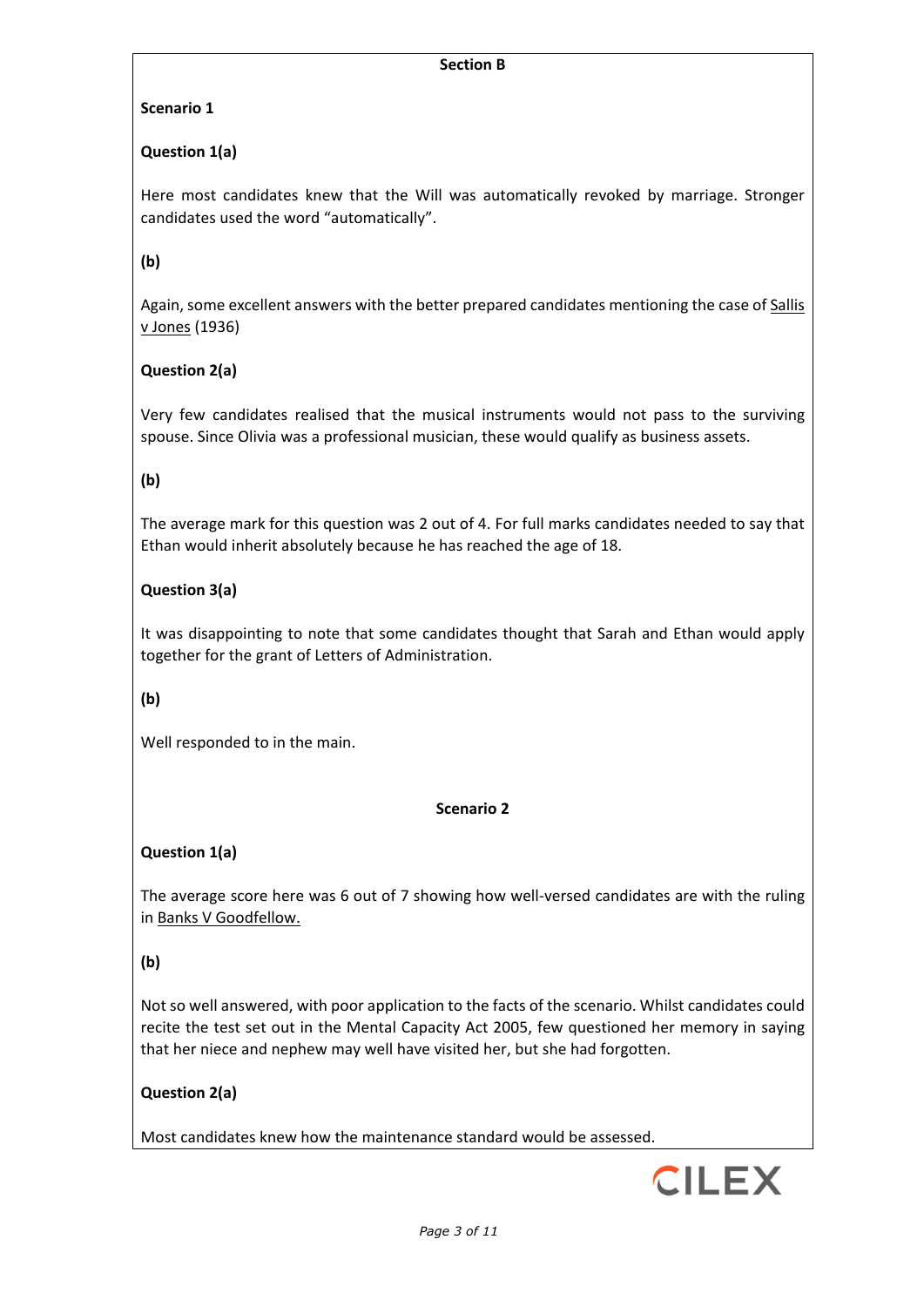# **2(b)**

On the whole, a good response although some candidates did not mention that Jonathan would not be able to lodge a claim as he was not financially maintained by Ethel prior to her death.

## **Scenario 3**

# **Question 1(a)**

All candidates were able to state the meaning of the term intestate and referred to the statutory trust.

# **Question 2**

The responsibilities of an administrator were fully understood by candidates.

# **Question** 3

Whilst most candidates knew that the surviving spouse would be entitled to a apply for the grant only the stronger candidates referred to R22 NCPR 1987.

### **Question 4**

Excellent response to this question of what passes to the surviving spouse under the intestacy rules. A few answers were spoilt by stating the statutory is £250,000 instead of the increase amount of £270,000 with effect from February 2020.

## **Question 5**

Weaker candidates thought that the wife is entitled to the marital home as of right or failed to appreciate that her entitlement from the estate is less than the value of the house. A common weakness was to think that the wife only needed to have half the value of the house to inherit it.

### **SUGGESTED POINTS FOR RESPONSE**

### **LEVEL 3 - UNIT 8 - LAW OF WILLS & SUCCESSION**

### **SECTION A**

| <b>Question</b> | <b>Suggested Points for Responses</b>                         | <b>Max</b>   |
|-----------------|---------------------------------------------------------------|--------------|
| <b>Number</b>   |                                                               | <b>Marks</b> |
|                 | To avoid distribution according to the intestacy rules and    | 5            |
|                 | control what happens to their property when they die          |              |
|                 | To specify who they want to be executors/appoint professional |              |
|                 | executors.                                                    |              |
|                 | To make specific gifts of property/heirlooms                  |              |
|                 | To make gifts to charities/to people who have helped them in  |              |
|                 | their lifetime/friends.                                       |              |
|                 | To appoint testamentary guardians for minor children          |              |
|                 | To include wishes as to burial/cremation/organ donation       |              |

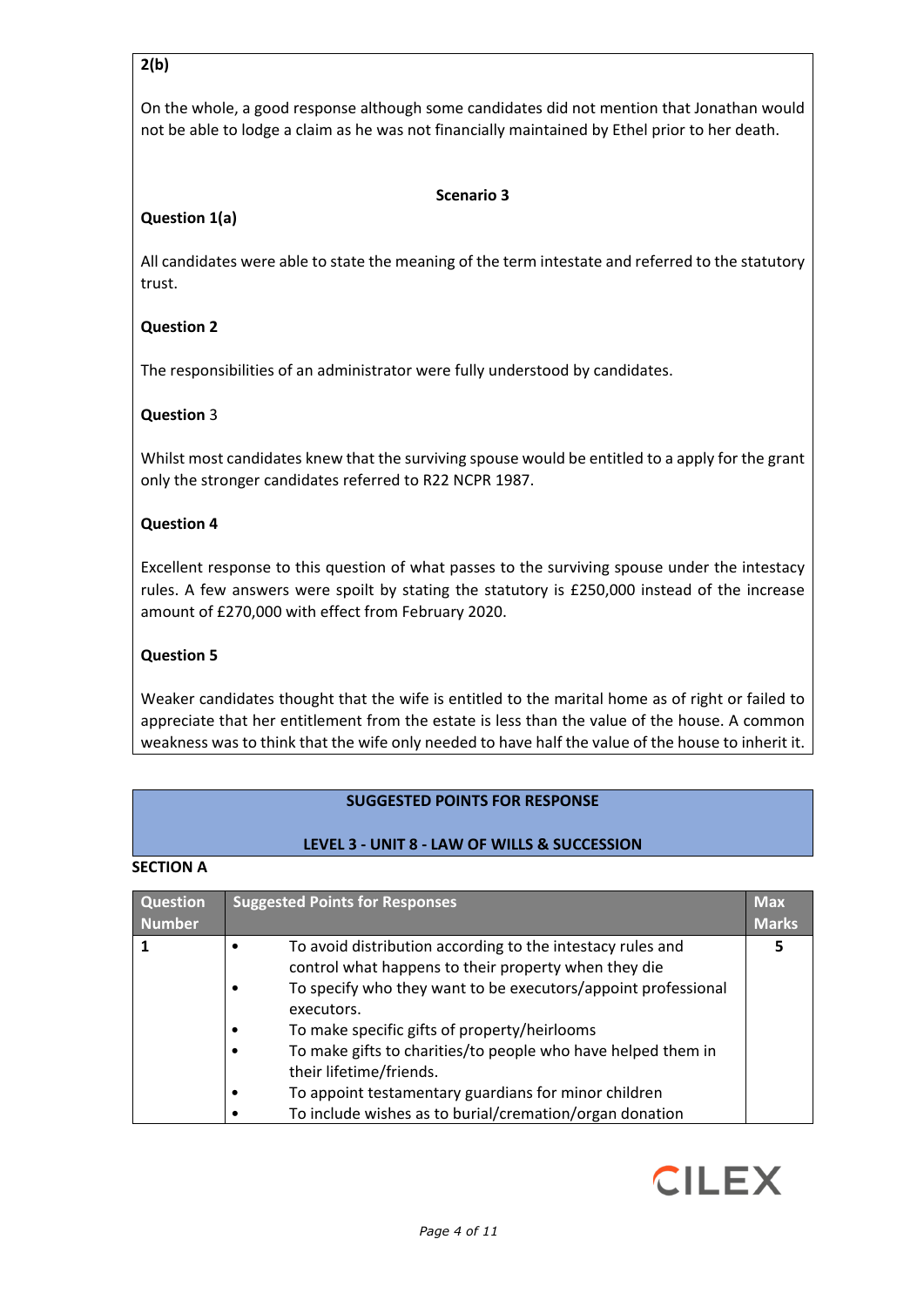|                         | $\bullet$ | To mitigate application of inheritance tax rules/exemptions and<br>reliefs on death |          |
|-------------------------|-----------|-------------------------------------------------------------------------------------|----------|
| $\overline{2}$          |           | Under S3 (1) MCA 2005 a person is unable to make a decision for himself             | 4        |
|                         |           | if they are unable:                                                                 |          |
|                         |           | To understand the information relevant to the decision                              |          |
|                         |           | To retain that information                                                          |          |
|                         |           | To use or weigh that information as part of the process of                          |          |
|                         |           | making the decision; or                                                             |          |
|                         |           | To communicate his decision                                                         |          |
| $\overline{\mathbf{3}}$ | $\bullet$ | A maximum of four executors can be named on the Grant of<br>Probate                 | 1        |
| 4                       | $\bullet$ | Ademption means that a specific gift will fail                                      | 3        |
|                         |           | If the subject matter is no longer owned by the testator at the                     |          |
|                         |           | date of death                                                                       |          |
|                         |           | Only applies to specific gifts                                                      |          |
|                         |           | Reference to Durrant v Friend (1852)                                                |          |
| 5                       | $\bullet$ | A marriage or civil partnership would automatically revoke a<br>Will                | 2        |
|                         |           | Unless the Will was specifically drafted in contemplation of                        |          |
|                         |           | marriage                                                                            |          |
|                         |           | S18 Wills Act 1837                                                                  |          |
| 6                       |           | S46 Administration of Estates Act 1925                                              | 4        |
|                         |           | Arthur's parents                                                                    |          |
|                         |           | Brothers and sisters of the whole blood or the issue of such                        |          |
|                         |           | siblings<br>Brothers and sisters of the half blood or their issue                   |          |
|                         |           | Grandparents                                                                        |          |
| $\overline{7}$          |           | S31 of the Trustee Act 1925 says that:                                              | 4        |
|                         |           | Trustees may utilise income                                                         |          |
|                         |           | For the maintenance, education and benefit of a minor                               |          |
|                         |           | Any surplus income must be accumulated                                              |          |
|                         | ٠         | Income can be paid out as the trustees see fit                                      |          |
|                         |           | Reference to S8 ITPA 2014                                                           |          |
| 8                       | $\bullet$ | There is a valid Will but:                                                          | 3        |
|                         |           | There is no executor named in the Will                                              |          |
|                         |           | The executor has died before extracting probate                                     |          |
|                         |           | The executor does not wish to act                                                   |          |
| 9                       | $\bullet$ | An affidavit of due execution would be required where:                              | 3        |
|                         | ٠         | The will does not contain an attestation clause                                     |          |
|                         | ٠         | R12 NCPR 1987                                                                       |          |
|                         | ٠         | Any relevant example such as testator's signature after witness                     |          |
|                         |           | signatures, testator's signature is erratic, testator is blind or illiterate        |          |
|                         | ٠         | Other circumstances where there are doubts about execution of the                   |          |
|                         |           | Will                                                                                |          |
| 10                      | ٠         | The claim must be lodged within six months of the date of tissue of                 | 1        |
|                         |           | the grant of probate or letters of administration                                   |          |
|                         |           | <b>Section A Total:</b>                                                             | 30 marks |

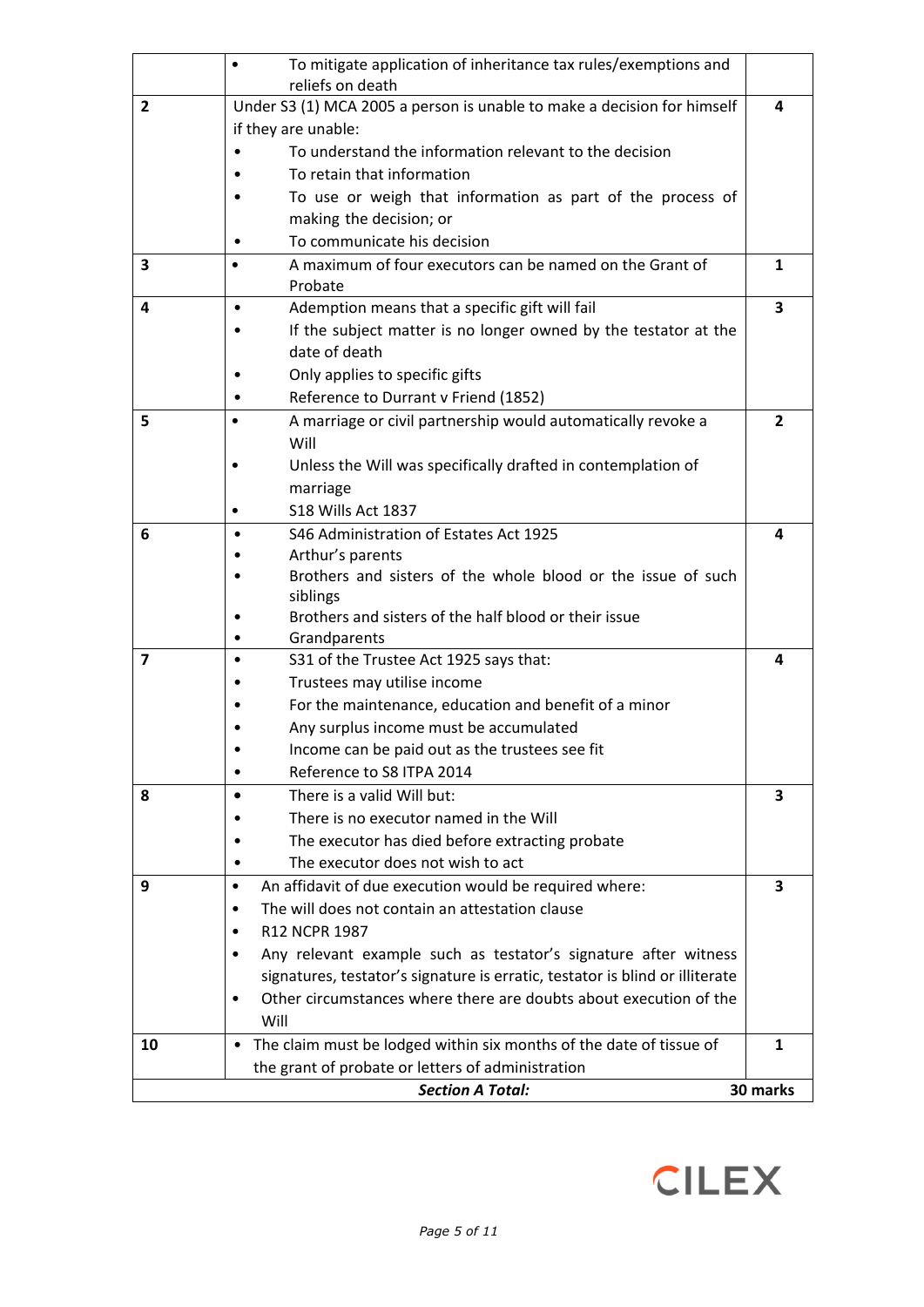### **Section B - Scenario 1**

| <b>Question</b><br><b>Number</b> | <b>Suggested Points for Responses</b>                                              | <b>Max</b><br><b>Marks</b> |
|----------------------------------|------------------------------------------------------------------------------------|----------------------------|
| 1(a)                             | Identification                                                                     | 3                          |
|                                  | $\bullet$ S 18 WA 1837                                                             |                            |
|                                  | Justification                                                                      |                            |
|                                  | • states that a Will is automatically revoked by a marriage or civil               |                            |
|                                  | partnership                                                                        |                            |
|                                  | Exemplification                                                                    |                            |
|                                  | So, Olivia's marriage to Sarah revokes her Will dated 17th March                   |                            |
|                                  | 2018.                                                                              |                            |
| 1(b)                             | Identification                                                                     | $\overline{\mathbf{z}}$    |
|                                  | Under S 18 (3) Wills Act 1837<br>٠                                                 |                            |
|                                  | a Will is not automatically revoked on marriage or civil partnership if<br>٠       |                            |
|                                  | it is made                                                                         |                            |
|                                  | "in contemplation or expectation of marriage".<br>٠                                |                            |
|                                  | Justification                                                                      |                            |
|                                  | Clause 2 is an attempt to make a Will that is not revoked by a<br>$\bullet$        |                            |
|                                  | subsequent marriage or civil partnership.                                          |                            |
|                                  | Sarah is not specifically named in the Will<br>٠                                   |                            |
|                                  | However, for this to apply, the Will must be specific and name the<br>٠            |                            |
|                                  | person that the testator expects to marry in the future                            |                            |
|                                  | Exemplification                                                                    |                            |
|                                  | a general intention to marry is insufficient.                                      |                            |
|                                  | Sallis v Jones (1936) which contained a clause in contemplation of                 |                            |
|                                  | marriage which was not explicit enough.                                            |                            |
|                                  |                                                                                    |                            |
|                                  | <b>Question 1 Total:</b>                                                           | 10 marks                   |
| 2(a)                             | Identification                                                                     | 10                         |
|                                  | Olivia has died without leaving a valid Will or Olivia has died                    |                            |
|                                  | intestate                                                                          |                            |
|                                  | S46 AEA 1925 as amended by Inheritance and Trustees Powers                         |                            |
|                                  | Act 2014 govern the distribution                                                   |                            |
|                                  | Justification                                                                      |                            |
|                                  | Sarah as surviving spouse                                                          |                            |
|                                  | Is entitled to the personal chattels                                               |                            |
|                                  | Personal chattels means any tangible property other than money                     |                            |
|                                  | business assets                                                                    |                            |
|                                  | or assets held solely as investments                                               |                            |
|                                  | A statutory legacy of £270,000                                                     |                            |
|                                  | Personal possessions contents valued at £5,000                                     |                            |
|                                  | Under S55 AEA 1925 or s3 Inheritance and Trustees' Powers Act                      |                            |
|                                  | 2014                                                                               |                            |
|                                  | Reference to 28 day survivorship period                                            |                            |
|                                  | Exemplification                                                                    |                            |
|                                  |                                                                                    |                            |
|                                  | This would include the items of jewellery<br>And a one-half share of the remainder |                            |
|                                  |                                                                                    |                            |
|                                  | Absolutely<br>the musical instruments are classified as business assets            |                            |

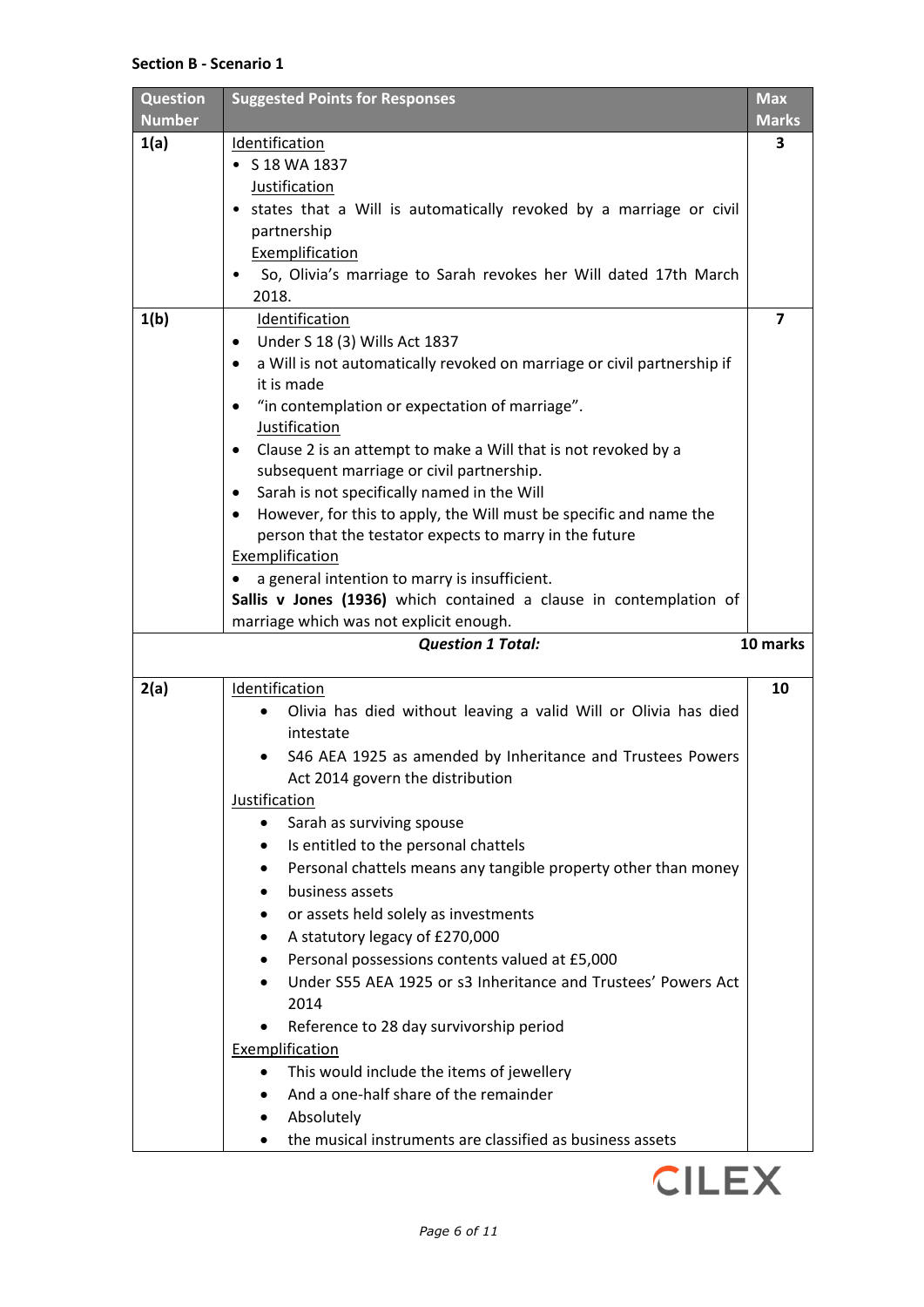|      | And will therefore fall within residue                              |          |
|------|---------------------------------------------------------------------|----------|
| 2(b) | Consideration                                                       | 4        |
|      | The other one-half share of residue                                 |          |
|      | Will pass to Olivia's son Ethan                                     |          |
|      | Exemplification                                                     |          |
|      | Absolutely                                                          |          |
|      | Since he has reached 18                                             |          |
|      | <b>Question 2 Total:</b>                                            | 14 marks |
| 3(a) | Consideration                                                       | 3        |
|      | A surviving spouse is entitled to apply for the grant of letters of |          |
|      | administration                                                      |          |
|      | Exemplification                                                     |          |
|      | <b>Under R 22 NCPR 1987</b>                                         |          |
|      | Sarah as surviving spouse is therefore entitled to apply            |          |
| 3(b) | Identification                                                      | 3        |
|      | An administrator's power derives from the grant of letters of       |          |
|      | administration                                                      |          |
|      | Justification/Exemplification                                       |          |
|      | And they have no legal authority to deal with the estate until the  |          |
|      | grant is issued<br>Conclusion                                       |          |
|      |                                                                     |          |
|      | So Sarah will not be able/have legal authority to sell the house    |          |
|      | yet.                                                                |          |
|      | <b>Question 3 Total:</b>                                            | 6 marks  |
|      | <b>Scenario Total:</b>                                              | 30 marks |

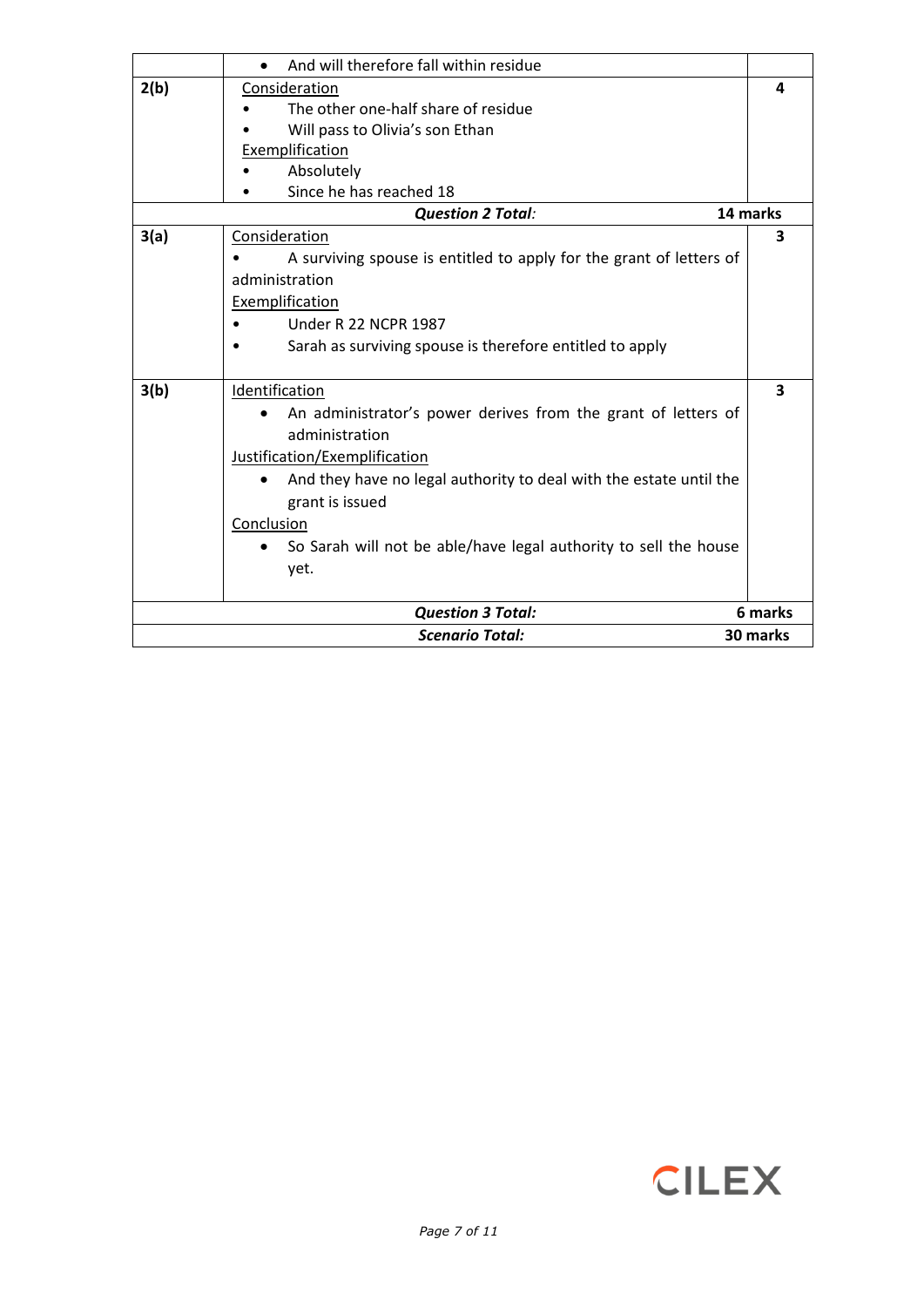## **Section B - Scenario 2**

| <b>Number</b><br>1(a)<br>Under Banks v Goodfellow (1870) Ethel must:<br>Justification<br>Understand the nature of the act<br>Exemplification<br>which is proven by the fact that she purchased a do it<br>yourself Wills pack<br>She must understand the extent of her estate as shown<br>$\bullet$<br>by her telling Mildred that her estate was worth<br>approximately £800-£900K<br>The extent of moral claims on her estate<br>Ethel knows who her family are but has chosen not to<br>$\bullet$<br>leave anything to either Jonathan, Rachel or Gwendoline | <b>Marks</b><br>7<br>8 |
|-----------------------------------------------------------------------------------------------------------------------------------------------------------------------------------------------------------------------------------------------------------------------------------------------------------------------------------------------------------------------------------------------------------------------------------------------------------------------------------------------------------------------------------------------------------------|------------------------|
|                                                                                                                                                                                                                                                                                                                                                                                                                                                                                                                                                                 |                        |
|                                                                                                                                                                                                                                                                                                                                                                                                                                                                                                                                                                 |                        |
|                                                                                                                                                                                                                                                                                                                                                                                                                                                                                                                                                                 |                        |
|                                                                                                                                                                                                                                                                                                                                                                                                                                                                                                                                                                 |                        |
|                                                                                                                                                                                                                                                                                                                                                                                                                                                                                                                                                                 |                        |
|                                                                                                                                                                                                                                                                                                                                                                                                                                                                                                                                                                 |                        |
|                                                                                                                                                                                                                                                                                                                                                                                                                                                                                                                                                                 |                        |
|                                                                                                                                                                                                                                                                                                                                                                                                                                                                                                                                                                 |                        |
|                                                                                                                                                                                                                                                                                                                                                                                                                                                                                                                                                                 |                        |
| Conclusion                                                                                                                                                                                                                                                                                                                                                                                                                                                                                                                                                      |                        |
| Ethel probably will be deemed to have capacity under<br><b>Banks V Goodfellow</b>                                                                                                                                                                                                                                                                                                                                                                                                                                                                               |                        |
| 1(b)<br>Under the Mental Capacity Act 2005 :                                                                                                                                                                                                                                                                                                                                                                                                                                                                                                                    |                        |
| Justification                                                                                                                                                                                                                                                                                                                                                                                                                                                                                                                                                   |                        |
| Ethel must understand the nature of the act                                                                                                                                                                                                                                                                                                                                                                                                                                                                                                                     |                        |
| Justification/exemplification                                                                                                                                                                                                                                                                                                                                                                                                                                                                                                                                   |                        |
| Which she does as she wrote out her own Will                                                                                                                                                                                                                                                                                                                                                                                                                                                                                                                    |                        |
| She can communicate the act                                                                                                                                                                                                                                                                                                                                                                                                                                                                                                                                     |                        |
| As shown by her discussions with Mildred                                                                                                                                                                                                                                                                                                                                                                                                                                                                                                                        |                        |
| There is no evidence that Ethel can retain, use or weigh up<br>information                                                                                                                                                                                                                                                                                                                                                                                                                                                                                      |                        |
| She may have forgotten that Gwendoline has arthritis<br>٠                                                                                                                                                                                                                                                                                                                                                                                                                                                                                                       |                        |
| It may be the case that her niece and nephew have visited but she<br>$\bullet$<br>has forgotten                                                                                                                                                                                                                                                                                                                                                                                                                                                                 |                        |
| The fact that Jonathan and Rachel expected to inherit implies that<br>they could have still been in contact at the end of Ethel's life                                                                                                                                                                                                                                                                                                                                                                                                                          |                        |
| Ethel may not have capacity under MCA 2005                                                                                                                                                                                                                                                                                                                                                                                                                                                                                                                      |                        |
| <b>Question 1 Total:</b><br>15 marks                                                                                                                                                                                                                                                                                                                                                                                                                                                                                                                            |                        |
| 2(a)<br>Any claims for financial provision from the estate will be<br>assessed using the maintenance standard of provision                                                                                                                                                                                                                                                                                                                                                                                                                                      | 5                      |
| Justification                                                                                                                                                                                                                                                                                                                                                                                                                                                                                                                                                   |                        |
| the court will consider:                                                                                                                                                                                                                                                                                                                                                                                                                                                                                                                                        |                        |
| The applicant's needs and resources                                                                                                                                                                                                                                                                                                                                                                                                                                                                                                                             |                        |
| The deceased's obligations towards the applicant                                                                                                                                                                                                                                                                                                                                                                                                                                                                                                                |                        |
| The size of the estate                                                                                                                                                                                                                                                                                                                                                                                                                                                                                                                                          |                        |
| The applicant's conduct                                                                                                                                                                                                                                                                                                                                                                                                                                                                                                                                         |                        |
| Exemplification                                                                                                                                                                                                                                                                                                                                                                                                                                                                                                                                                 |                        |
| Any other relevant circumstances                                                                                                                                                                                                                                                                                                                                                                                                                                                                                                                                |                        |

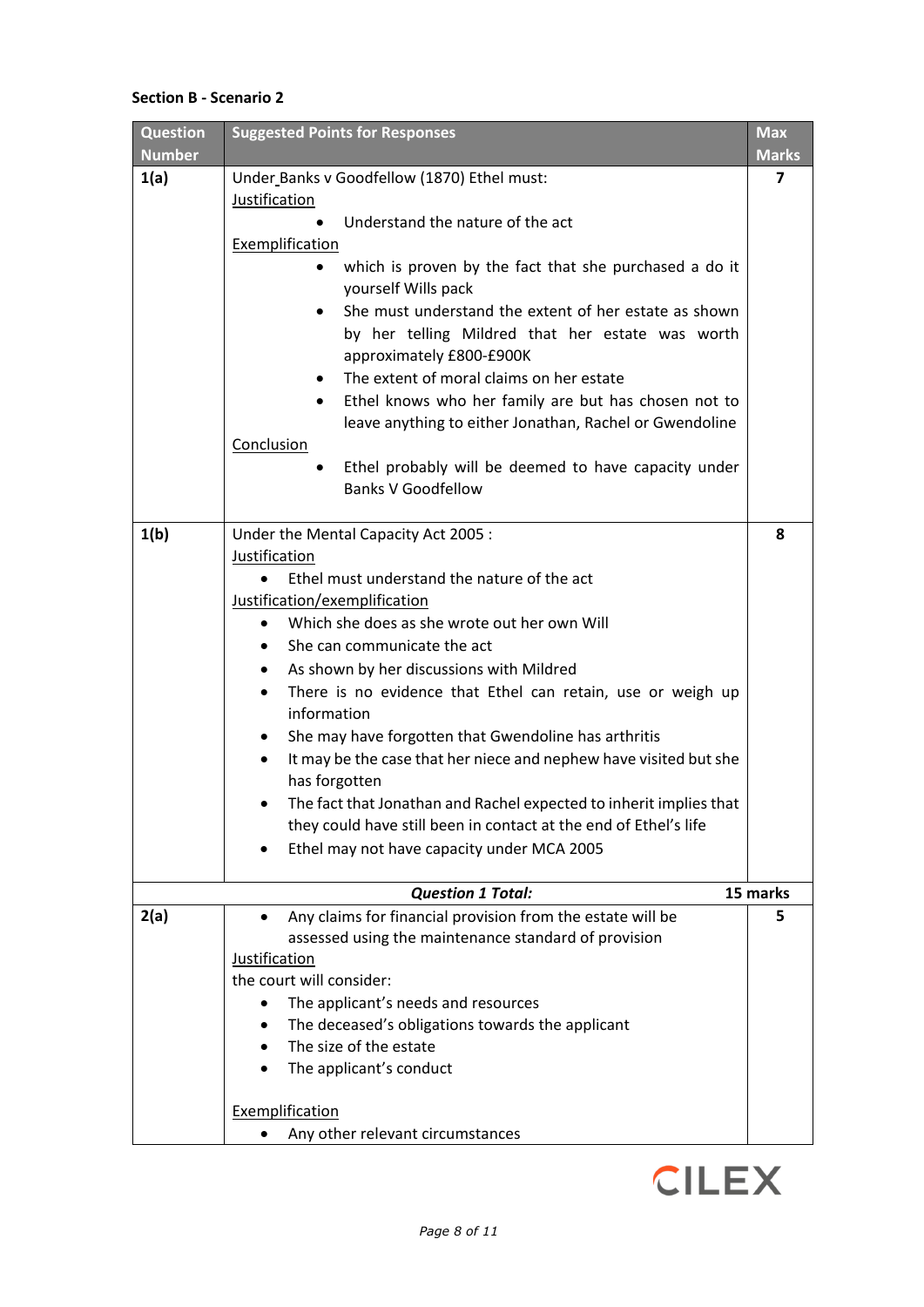|      | Reference to s3 (1) I (PFD) A 1975.                                                                                                                                                                                                                                                                                                                                                                                                                                                                                                                                                                                                                                                                                                                                                                                                                                                                                                                                                                                                                                                                       |          |
|------|-----------------------------------------------------------------------------------------------------------------------------------------------------------------------------------------------------------------------------------------------------------------------------------------------------------------------------------------------------------------------------------------------------------------------------------------------------------------------------------------------------------------------------------------------------------------------------------------------------------------------------------------------------------------------------------------------------------------------------------------------------------------------------------------------------------------------------------------------------------------------------------------------------------------------------------------------------------------------------------------------------------------------------------------------------------------------------------------------------------|----------|
| 2(b) | Consideration<br>People who were being maintained by the deceased.<br>Immediately before the death of the deceased can bring a claim<br>$\bullet$<br>for financial provision.<br>As can spouses, cohabitees and children<br>Justification/exemplification<br>Under the Inheritance (Provision for Family and Dependants) Act<br>1975<br>The only category that Jonathan, Rachel and Gwendoline may be<br>$\bullet$<br>able to use is that of having been maintained by Ethel<br>immediately before her death<br>Although Jonathan has recently lost his job and may need help to<br>$\bullet$<br>support himself and his children<br>There is no evidence that Ethel had been maintaining him before<br>her death<br>Ethel had been paying Rachel's car loan over the two years prior<br>to her death.<br>And she had been paying for Gwendoline's care needs prior to her<br>death.<br>Which is evidence of financial maintenance for both Rachel and<br>Gwendoline<br>Jonathan would not be eligible to make a claim against Ethel's<br>estate<br>But both Rachel and Gwendoline were being financially | 10       |
|      | maintained so would be eligible to make a claim                                                                                                                                                                                                                                                                                                                                                                                                                                                                                                                                                                                                                                                                                                                                                                                                                                                                                                                                                                                                                                                           |          |
|      | <b>Question 2 Total:</b>                                                                                                                                                                                                                                                                                                                                                                                                                                                                                                                                                                                                                                                                                                                                                                                                                                                                                                                                                                                                                                                                                  | 15 marks |
|      | <b>Scenario Total:</b>                                                                                                                                                                                                                                                                                                                                                                                                                                                                                                                                                                                                                                                                                                                                                                                                                                                                                                                                                                                                                                                                                    | 30 marks |

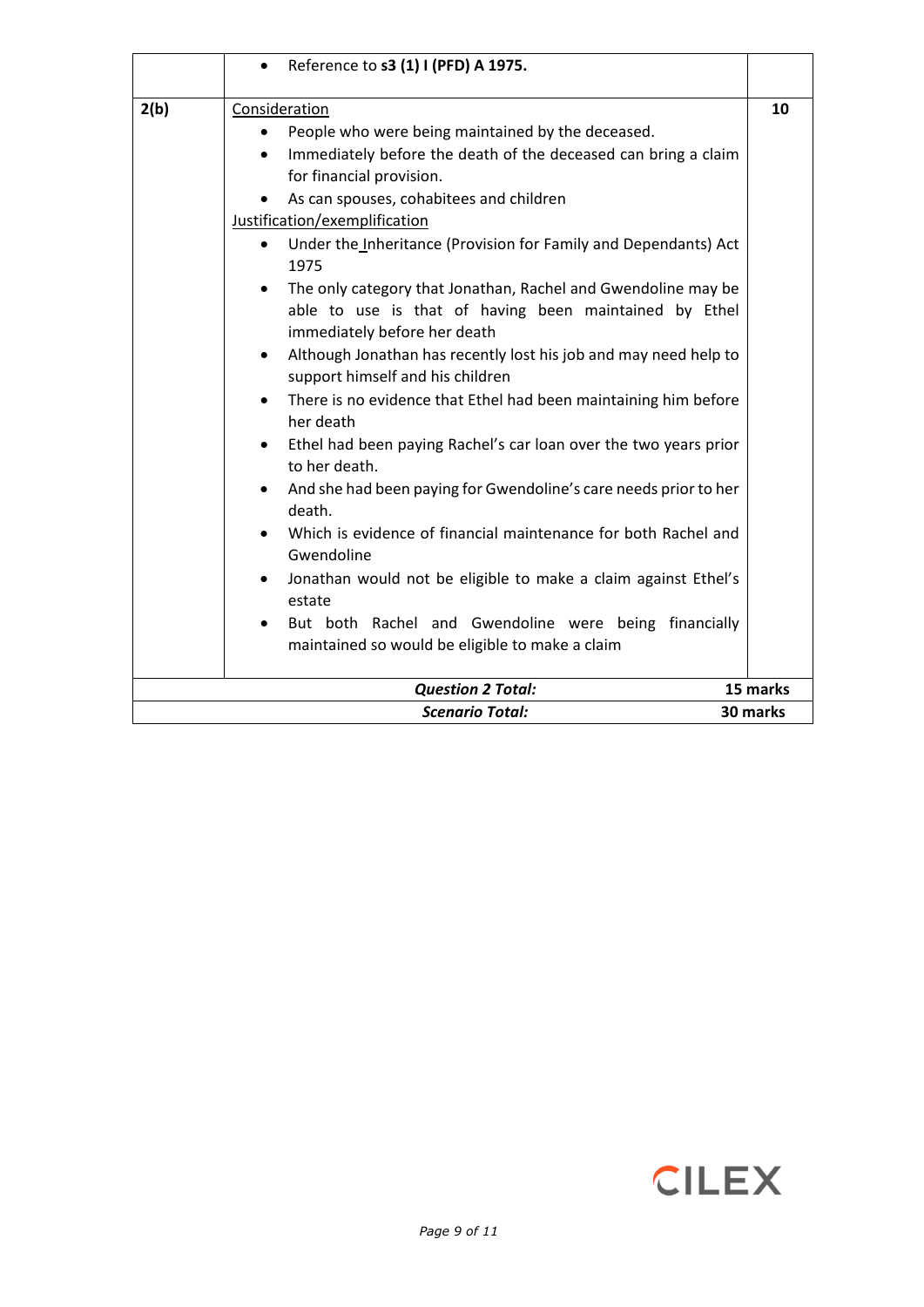# **Section B - Scenario 3**

| <b>Question</b> | <b>Suggested Points for Responses</b>                                           | <b>Max</b>   |
|-----------------|---------------------------------------------------------------------------------|--------------|
| <b>Number</b>   |                                                                                 | <b>Marks</b> |
| 1               | An intestate is someone who has died without leaving a valid Will.<br>$\bullet$ | 5            |
|                 | s33 AEA 1925 deals with an intestacy or partial intestacy                       |              |
|                 | Effect is that the estate is converted into money                               |              |
|                 | All the property of the deceased                                                |              |
|                 | Is subject to a statutory trust                                                 |              |
|                 | Under the statutory trust all funeral and administration                        |              |
|                 | expenses, debts etc, are paid                                                   |              |
|                 | Before the balance is distributed to those entitled under the                   |              |
|                 | statutory order                                                                 |              |
|                 | As set out in S46 of The Administration of Estates Act (AEA 1925).              |              |
| 2               | The administrator is responsible for acting according to the statutory<br>rules | 5            |
|                 | Including collecting in all of the deceased's assets<br>$\bullet$               |              |
|                 | Paying debts and bills                                                          |              |
|                 | Before distributing the estate in accordance with the rules in AEA<br>$\bullet$ |              |
|                 | 1925                                                                            |              |
|                 | Preparing final estate accounts<br>٠                                            |              |
|                 | detailing assets, expenses and distributions<br>$\bullet$                       |              |
|                 | Credit for any pre-grant responsibilities                                       |              |
| 3               | The surviving spouse<br>$\bullet$                                               | 5            |
|                 | Is first in the order of priority to apply<br>٠                                 |              |
|                 | Contained in R22 NCPR 1987<br>$\bullet$                                         |              |
|                 | Kiran is entitled to apply as surviving spouse<br>٠                             |              |
|                 | Kiran, however, does not have to apply and can renounce<br>٠                    |              |
|                 | Kiran will receive the monies in the jointly held bank accounts<br>٠            |              |
|                 | By the rules of survivorship/irrespective of the intestacy rules<br>٠           |              |
|                 | The household contents valued at £3,300<br>٠                                    |              |
|                 | The motor vehicle worth £1,300<br>$\bullet$                                     |              |
| 4               | Both of which fall within the definition of chattels as defined in<br>$\bullet$ | 7            |
|                 | s55 AEA 1925                                                                    |              |
|                 | But not the van which is classed as a business asset                            |              |
|                 | As substituted by S3 Inheritance and Trustees' Powers Act 2014                  |              |
|                 | Kiran will receive a statutory legacy of £270,000                               |              |
|                 | Half of residue outright<br>$\bullet$                                           |              |
|                 | Or £393,713 - £270,000 = £123,713 /2 = £61,856                                  |              |
| 5               | Identification                                                                  | 8            |
|                 | Kiran can use the powers of appropriation                                       |              |
|                 | In s41 AEA 1925                                                                 |              |
|                 | To take the house as part of her entitlement in the estate                      |              |
|                 | Provided she outlives Saad by 28 days                                           |              |
|                 | Justification/exemplification                                                   |              |
|                 | However, as the value of the home is more than she is entitled                  |              |
|                 | to                                                                              |              |